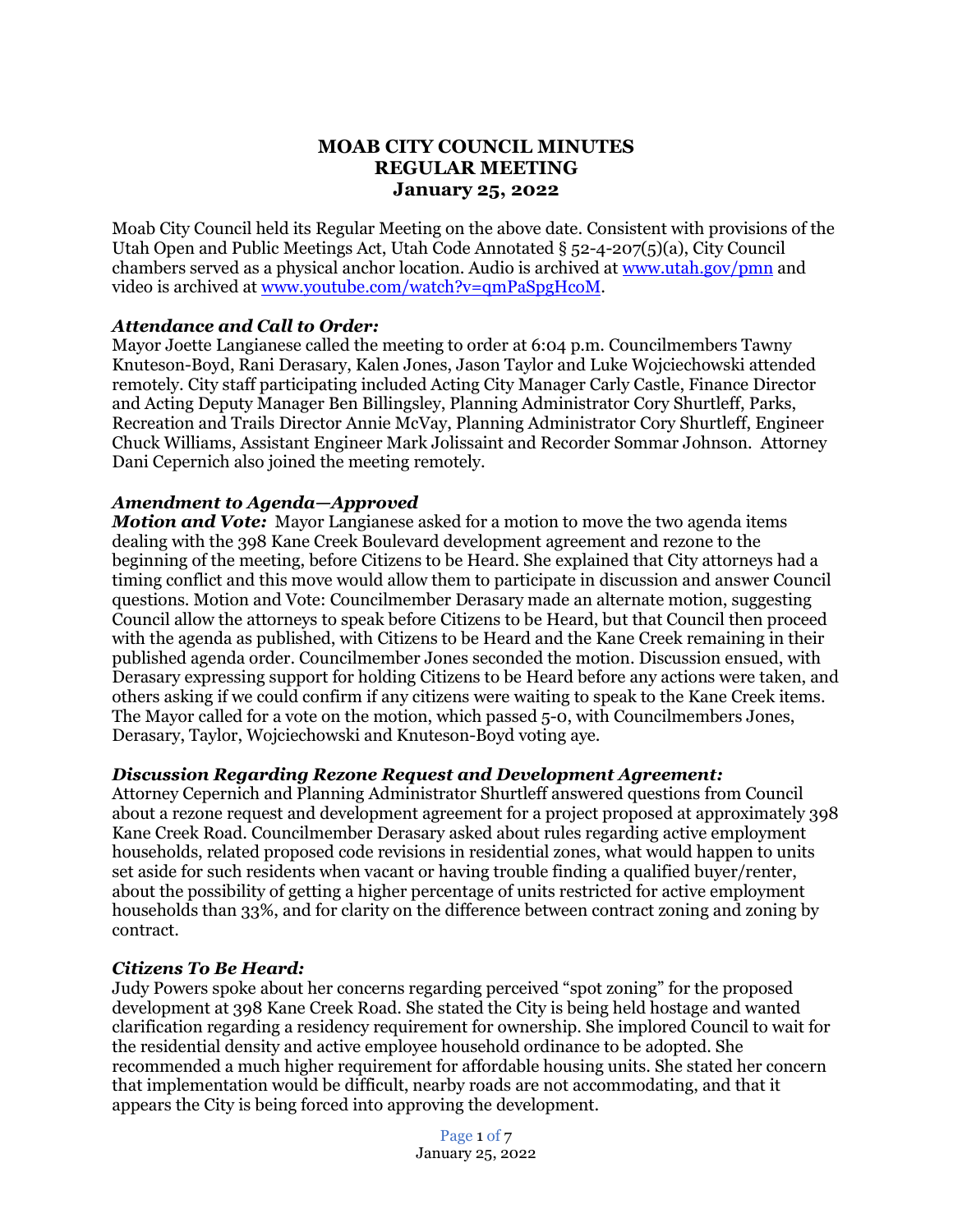John Weisheit spoke about a 2007 study conducted by the National Academy of Sciences (NAS) regarding the effects of climate change on the Colorado River Basin water supply. He stated the NAS was available to help urban governments solve future water situations. He offered his assistance to the City with regard to the impending water crisis.

Mike Duncan spoke about the water utility resource management plan. He stated there is high local interest surrounding the topic. He spoke about the City's ability to acquire surface water rights and briefly described various controversial studies and noted his impression that the local aquifer was currently at safe yield. He said the studies showing this current level of use are contested by the City's engineer and the Regional Engineer for the Utah Division of Water Rights. Mr. Duncan stated it is the Council's job to set policy, not staff. He expressed skepticism about the outcomes expected of the water utility resource management plan. He said there is finite recharge every year and if he were in a position to make a decision, he would not approve this nebulous proposal. He stated it is not an engineering issue but is a hydrology problem. *Written Comments:*

Lara Derasary submitted written comments, as follows: I have a number of questions regarding the requested rezone and sketch plan for 398 Kane Creek Blvd. 1) How would this parcel qualify for 161 units given a density allowance of 8-10 units per acre in the R-3. 2) What is the intent of the development agreement? The summary mentions that the R-3 requires affordability for a density allowance, but there is no mention of affordability in the Development Agreement. If the intent of the agreement is for the Active Employee Units to be affordable for local workers (which I think it should be), then I think affordability needs to be clearly defined and tied back to zoning in the development agreement. Density does not equal affordability as illustrated by the new town homes on 100 and 200 South. 3) Who will enforce local occupancy and covenants of the AEUs? Thank you for your consideration of my comments.

Lisa Carter submitted written comments, as follows: Rezone RA-1 to R-3 request by Blue Bison Development Questions and Concerns: Does the development plan significantly affect or alter the adjoining properties or neighbors (esthetics, traffic, property values and taxes)? Is the area to be rezoned going to have only 161 units built on it or 174? I am assuming that roughly 1/3 or approximately 53 units (of the 161) would be for local workers as deed restricted rentals? Meanwhile the other 108 can be sold for market value of 400-635K(?) and be made up entirely of second homeowners who can rent them out for a minimum of 30 days? I guess it is better than zero "affordable" deed restricted units, but can the City get a better deal by requiring half of the units designated for local workers? What would be the cost benefit to the developer if that were the case? What is the cost/benefit with the proposed development agreement? Would the other one acre-parcels that remain in RA-1 be pressured/considered for an up zone at a later date and how would that affect the adjoining properties? Regarding the return of the Walnut Lane Bond: If the City returns the bond how easy will it be for them to acquire a new one when they come up with a bid package for the project? How much, if any, of the progress that was made on the Walnut Lane project can be used going forward (Site plans, infrastructure, etc.)? Interest rates will most likely be going up this year; how will that effect the project funding? Is the current bond amount (\$6,500,000) enough to fund the initial phase of the project given inflation in almost all goods and services required for the project? Other funding sources to be explored? Is the City the only local government entity involved? Seems like the County as well as many other entities will benefit from what is to be "affordable" housing for local members of the work force?

### *Public Hearing: Consideration of Location to Construct Pickleball Courts Presentation and Discussion:* Mayor Langianese opened the public hearing at 7:03 p.m. It

Page 2 of 7 January 25, 2022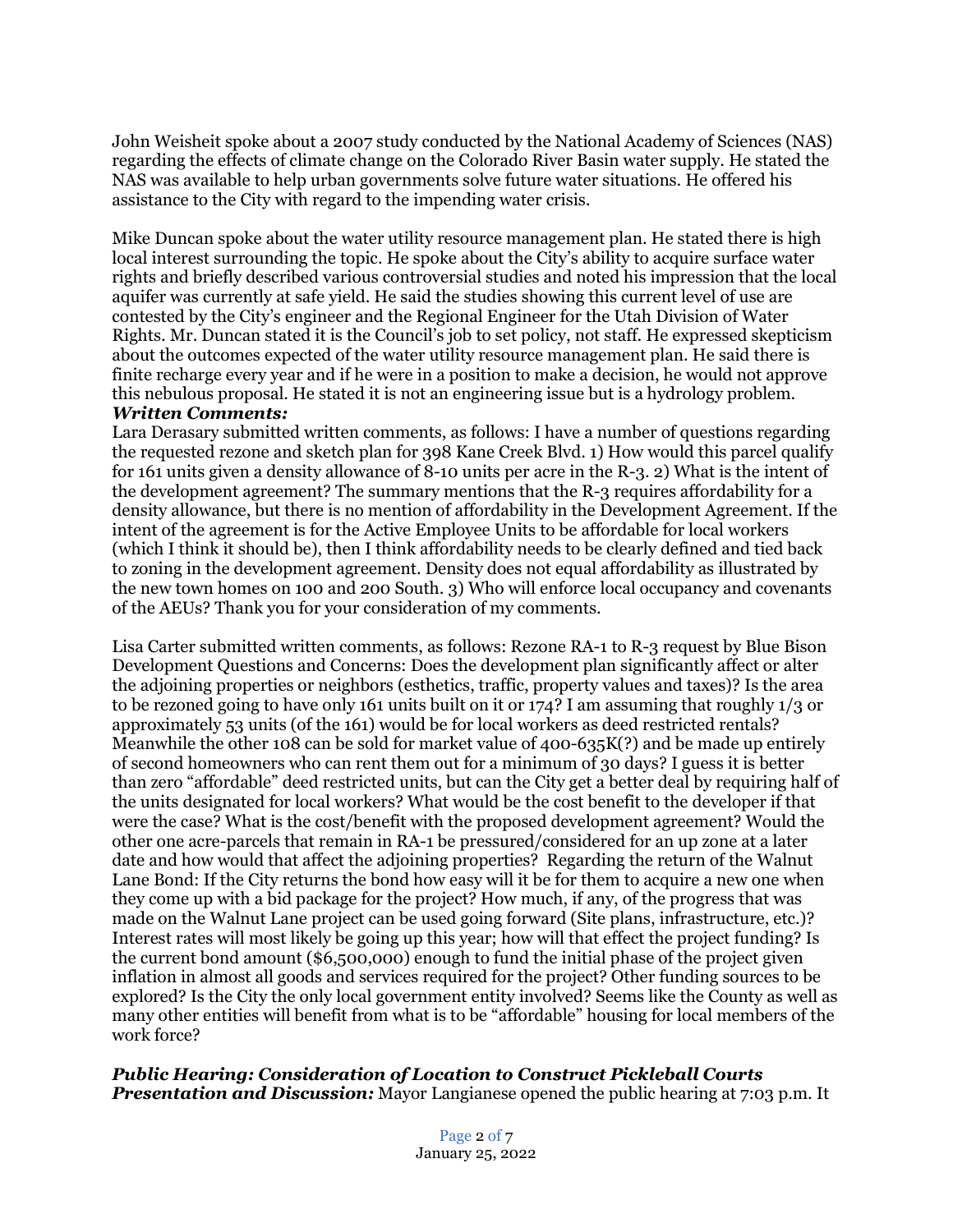was explained the City has successfully applied for a grant for the construction of four pickleball courts and the next step in moving the project forward is site selection for the courts. Parks, Recreation and Trails Director McVay explained that, to assist in the site selection process, a committee of stakeholders had been convened. She said the committee brainstormed several locations and reviewed them against a set of criteria and grant stipulations and the committee recommended Old City Park. She said other sites considered included Swanny Park, the golf course, the high school and Sun Court. Councilmember Derasary asked about Sun Court and the ball fields and Councilmember Jones asked about the golf course site. McVay also explained the terms of the Utah Land and Water Conservation Fund grant of \$80,000.

# *Public Hearing:*

Rick Davidson stated pickleball is a diverse sport that has locally involved players aged 16 to 80 years old. He said Old City Park is not adjacent to the City limits but the sport is noisy and that was a consideration of the selection committee. He said the site was perfect for the amount of money available for development. He said the high school tennis court location was good but is not owned by the City as required for the grant. Mr. Davidson stated pickleball is the fastest growing sport in America. He said it brings tourists and is a social sport.

### *Written Comments:*

Cort Wright suggested Rotary Park.

Wendy Newman suggested courts in the Spanish Trail Arena complex.

Carter Lloyd wrote: I am a resident of Grand County and big fan of pickleball and would love to see the City add a few courts. This would be a great addition to the community.

Mary Moran wrote: I live right above Old City Park, and only ask that if Old City Park is chosen as the pickleball court location, please leave the park dark at night. If there will be lighting installed for the courts, have them be motion-activated. I appreciate dark skies. Grand County has passed lighting ordinances. However, even within the ordinances, there is no need to have lighting that is on all night. Few people will use the courts after dark, so leave the park dark most of the time so as not to impact me and other neighbors, the nesting birds, and the wild ducks that join the few domestic ones in the pond. Thank you for considering dark night skies if this location is chosen.

Mayor Langianese closed the public hearing at 7:16 p.m.

### *New Business:*

### *Consideration of Location to Construct Pickleball Courts—Approved*

*Motion:* Councilmember Jones moved to direct staff to pursue construction of pickleball courts at Old City Park with federal grant funds. Councilmember Knuteson-Boyd seconded the motion. **Discussion:** Councilmember Jones stated that, if funding changes, he did not want the City to be locked into the Old City Park location. Councilmember Derasary brought up written comments from the community. Ms. McVay explained that Sun Court is too small and night play at Old City Park was not likely since lighting costs would be prohibitive.

*Vote:* The motion passed 5-0 aye with Councilmembers Jones, Derasary, Taylor, Knuteson-Boyd and Wojciechowski voting aye.

### *Rotary Park Water Feature—Approved*

*Briefing:* Parks, Recreation and Trails Director McVay described the project. Councilmember Derasary thanked her for her efforts along with the Moab Irrigation Company and the City Water Department.

*Motion and Vote:* Councilmember Jones moved to approve an Agreement between Moab Irrigation Company and the City of Moab for the Rotary Park Moab Irrigation Company Water Feature. Councilmember Taylor seconded the motion. The motion passed 5-0 aye with Councilmembers Jones, Derasary, Taylor, Knuteson-Boyd and Wojciechowski voting aye.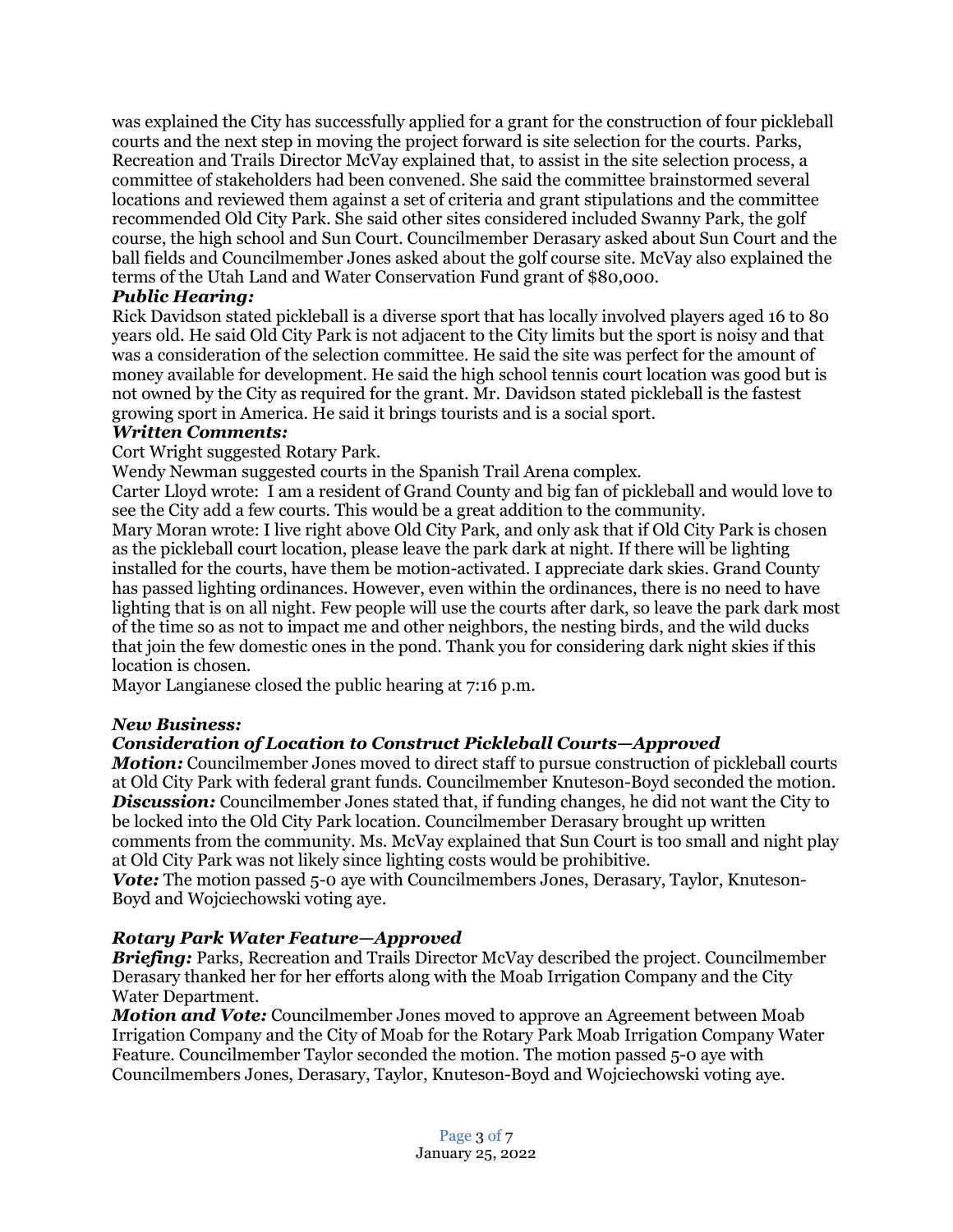# *Federal Funding for Transit Project—Approved*

*Presentation and Discussion:* Engineer Williams reviewed the ordinance to procure and authorize staff to pursue the transit shuttle pilot program and noted the contract was signed last year. Councilmember Derasary asked if the free, fixed route, which depended on demand, was to be determined by the operator. American Rescue Plan Act (ARPA) funding was discussed. *Motion and Vote:* Councilmember Derasary moved to approve **Ordinance 2022-02** amending the City of Moab Municipal Code to Authorize a Transit Pilot Project; authorizing the Mayor to Sign Various Certifications; and authorizing Procurement for System Operators and authorize the Mayor to sign it. Councilmember Wojciechowski seconded the motion. The motion passed 5-0 aye with Councilmembers Jones, Derasary, Taylor, Knuteson-Boyd and Wojciechowski voting aye.

### *Transit Pilot Project Policies—Approved*

**Discussion:** Assistant Engineer Jolissaint explained policies must be adopted by the City to be eligible for funding and to establish the transit authority. Councilmember Derasary noted that proposed policies include language from Title VI (of the Civil Rights Act) and from the Americans with Disabilities Act that protect individuals from discrimination on the basis of race, color, national origin and disability. She added that she'd discussed inclusion with staff and residents, and was told she could request that we include policy language to state riders would similarly be protected from discrimination on the basis of other things such as religion, age, gender identity, sexual orientation and more, - essentially all groups we already list in our EOE hiring policies. Derasary expressed the desire for these individuals to have stated protections, and Assistant Engineer Jolissaint noted that policy language could to be expanded to communicate such protections. Engineer Williams stated attorneys, staff and consultants had reviewed the policies. A concern that the Moab Valley Multicultural Center had been overused for translation services was mentioned.

*Motion and Vote:* Councilmember Jones moved to approve **Resolution 02-2022** Adopting Policies in Connection with the Moab Area Transit Pilot Project for Federal Funding. Councilmember Derasary seconded the motion. Councilmember Wojciechowski amended the motion to include nondiscrimination language in the policies. Councilmember Derasary seconded the amended motion. Councilmember Jones approved the amended motion. The amended motion passed 5-0 aye with Councilmembers Jones, Derasary, Taylor, Knuteson-Boyd and Wojciechowski voting aye.

### *Water Utility Resource Management Plan MOU—Approved*

*Presentation and Discussion:* Acting City Manager Castle stated the Memorandum of Understanding (MOU) would establish a cost-sharing arrangement for water utility management. She said the water situation is a serious one and she wants the City to get a better understanding about the issue. She said the MOU would require closer coordination with the other public water systems. Castle stated the MOU describes cost-sharing between the City, Grand Water and Sewer Services Agency (GWSSA) and San Juan County to pay for the studies staff has specified. Castle added she included a scope of work in the MOU. Engineer Williams stated he selected a consultant to do the work to provide existing data to consider potential future needs and conditions such as sewer projects, water infrastructure projects and stormwater projects and added this would be the first comprehensive evaluation of surface and groundwater resources in the Valley and would consider needs at 20, 50 and 100-year periods. He acknowledged comments made in Citizens To Be Heard and stated there are opportunities for the City to use a different source of water for irrigation needs, rather than using culinary water. Councilmember Taylor asked if GWSSA and San Juan County had already signed on to the MOU. Councilmember Jones brought up the ongoing visioning process timeline and its potential impact on the proposed scope of the MOU and asked to have staff responses to Council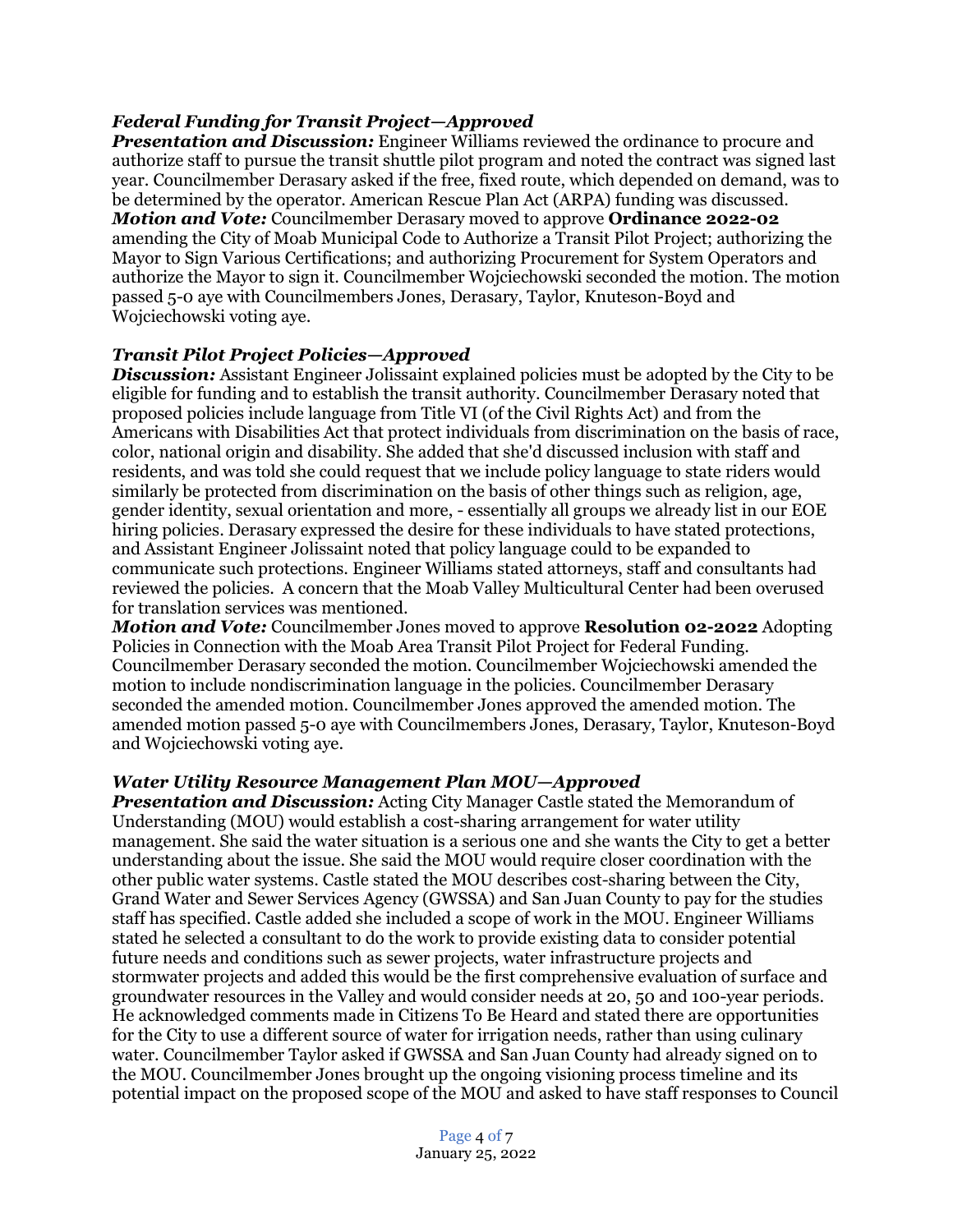inquiries stated in the meeting. Councilmember Derasary noted she had several questions, and went on to ask: if colleagues had read Moab Water Conservation and Drought Management Advisory Board (WAB) Chair Arne Hultquist's recent letter; if the WAB had reviewed the MOU; what individuals attend the Water Providers Coalition meetings, noting that information seems hard to find; if the Moab Irrigation Company and well owners in Spanish Valley could attend; and who the 'stakeholders' were. She noted she was asking not just for herself but members of the public who had contacted her with transparency concerns. Staff responded to several questions. Acting Manager Castle noted that it would be inappropriate for the WAB to have input on the MOU, but they could be asked to look at the scope of work. Mayor Langianese asked Rani to wrap it up and requested that Derasary speak to staff if she had additional questions. Derasary explained she was asking questions on behalf of the public, and that it was her understanding that the Council had an obligation to the public to understand water rights and water resources and educate themselves more. She formally asked that the WAB be allowed to review the scope of work and come speak to the Council about its history, role and expertise. The Mayor cut off discussion and called for a motion.

*Motion and Vote:* Councilmember Taylor moved to approve a Memorandum of Understanding to develop a water utility resource management plan. Councilmember Knuteson-Boyd seconded the motion. Councilmember Jones noted his support but added that in reviewing the scope he did think major water rights in the valley, even if they did not belong to Coalition members, needed to be accounted for. The motion passed 4-1 aye with Councilmembers Jones, Taylor, Knuteson-Boyd and Wojciechowski voting aye and Councilmember Derasary voting nay, stating 'I'll be voting against this. As anyone watching the meeting can see, if we're not going to allow more discussion on it, and we're going to cut off discussion, it's not transparent.

# *Shooting Range Lease Agreement—Approved*

*Presentation and Discussion:* Finance Director and Acting Deputy Manager Billingsley stated the twenty-year lease on the local law enforcement shooting range had expired. Concerns about lead mitigation were discussed, along with a proposal to share costs with other law enforcement agencies for the lease renewal and lead mitigation. Billingsley stated that if the owner wanted to terminate the lease after five years, they would give one year's notice. *Motion and Vote:* Councilmember Jones moved to approve **Proposed Resolution 03- 2022**: A Resolution Authorizing the Mayor to Sign the Amended and Restated Special Use Lease Agreement N. 1342, a Lease with the Utah School and Institutional Trust Lands Administration Authorizing the Use of State Lands for a Police Firearms Training Facility. Councilmember Taylor seconded the motion. The motion passed 5-0 aye with Councilmembers Jones, Derasary, Taylor, Knuteson-Boyd and Wojciechowski voting aye.

### *Old Business:*

### *Community Organization Liaison and Board Assignments—Approved*

*Discussion:* Councilmember Derasary suggested changing the Emergency Medical Services (EMS) board assignment to Councilmember Taylor, and she offered to take on the assignment of GWSSA. The Utah State University advisory board was mentioned, with former Councilmember Mike Duncan as a possible City representative. Mayor Langianese stated her interest in remaining on the board of the Canyonlands Health Care Center Special Services District. The Council's legislative committee was brought up, and Councilmember Jones spoke about upcoming activity for the emergent transit committee.

*Motion and Vote:* Councilmember Jones moved to approve the Community Organization Liaison and Board Assignments with amendments as discussed. Councilmember Knuteson-Boyd seconded the motion. The motion passed 5-0 aye with Councilmembers Jones, Derasary, Taylor, Knuteson-Boyd and Wojciechowski voting aye.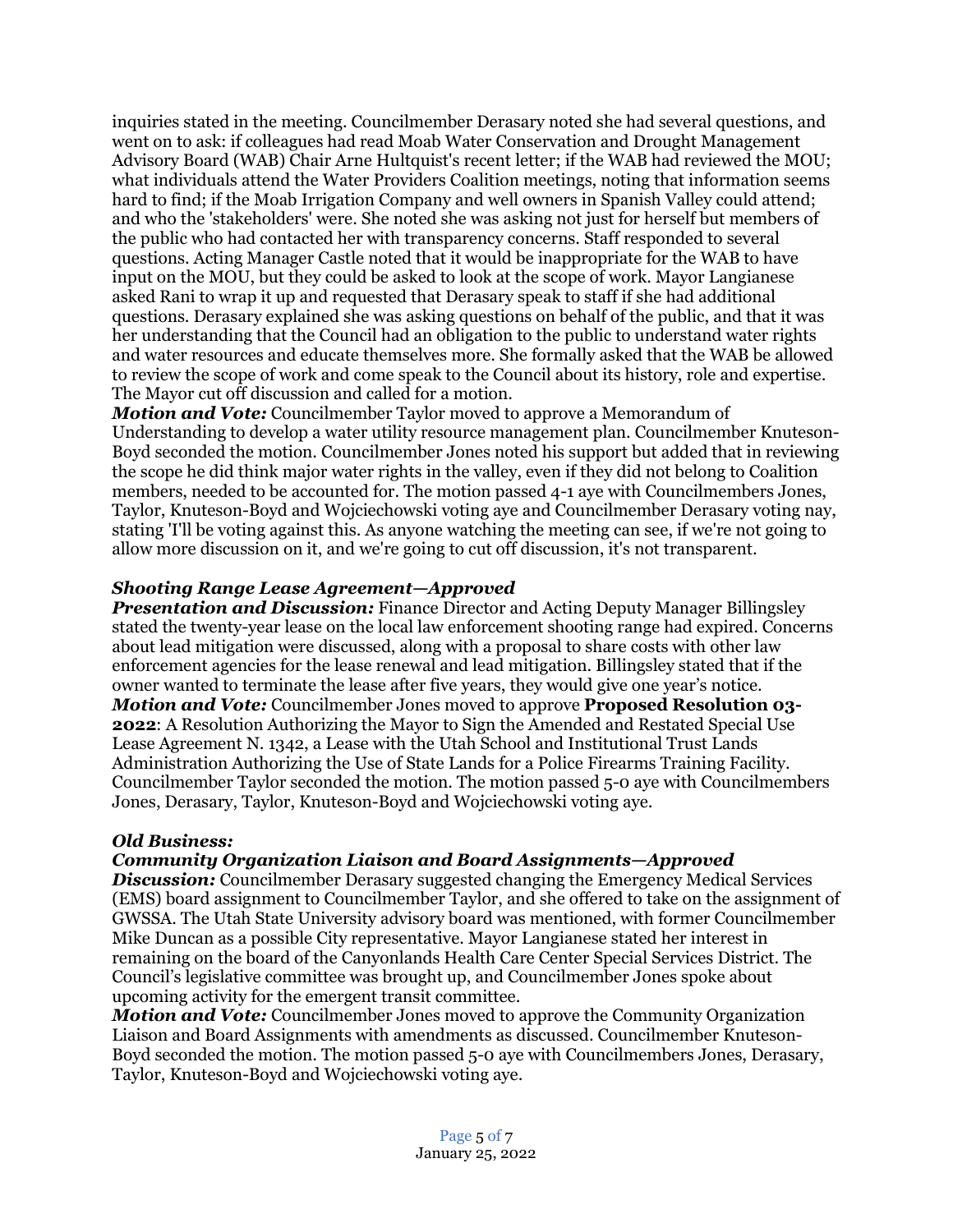# *Return of Bond Revenues—Approved*

*Presentation and Discussion:* Finance Director and Acting Deputy Manager Billingsley outlined the options regarding consideration to return the proceeds of the series 2021 sales tax revenue bond for the Walnut Lane affordable housing project. He said the City is paying more interest than it is earning and said alternate revenue streams could finance Phase I. He referenced the Workforce Assured Housing Ordinance (WAHO) funds along with monies from the American Rescue Plan Act (ARPA). Councilmember Taylor brought up that Phase I would provide only eight units and expressed an interest in using funds to benefit the entire community and not just eight tenants. Councilmember Wojciechowski asked about the ability to fund various projects and asked about eligibility of the Master Lease proposal. Councilmember Knuteson-Boyd thanked Mr. Billingsley for his work. Councilmember Taylor brought up the specter of rising interest rates. Councilmember Jones stated his disappointment but considered return of the bond revenues to be prudent.

*Motion and Vote:* Councilmember Derasary moved to approve return of the proceeds of the series 2021 sales tax revenue bond for the Walnut Lane affordable housing project. Councilmember Knuteson-Boyd seconded the motion. The motion passed 5-0 aye with Councilmembers Jones, Derasary, Taylor, Knuteson-Boyd and Wojciechowski voting aye.

#### *398 Kane Creek Boulevard Development Agreement—Approved*

*Discussion:* Councilmember Wojciechowski recused himself from the discussion due to his prior work on the Planning Commission. Applicant Jake Satterfield was in attendance. Councilmember Jones stated there was always uncertainty but felt the terms of the development agreement were close enough. Councilmember Taylor concurred and stated the project would provide some workforce housing. Councilmember Knuteson-Boyd stated the proposed development agreement was imperfect and she felt the City was pushed into a corner, and she concurred with Councilmember Jones. Councilmember Derasary stated the development agreement resulted in a giveaway and did not include enough employee housing. *Motion and Vote:* Councilmember Jones moved to approve a Development Agreement for 398 Kane Creek Blvd Parcel 01-0001-0173 between JSATT CORP, a Utah Corporation doing business as BLUE BISON DEVELOPMENT ("Developer") and the City of Moab, UT. Councilmember Taylor seconded the motion. The motion passed 3-1-1 aye with Councilmembers Jones, Taylor and Knuteson-Boyd voting aye, Councilmember Derasary voting nay and Councilmember Wojciechowski abstaining.

#### *398 Kane Creek Boulevard Rezone—Approved*

*Discussion:* Councilmember Wojciechowski remained recused for the rezone request. Planning Administrator Shurtleff introduced the zoning map amendment that included conditional approval.

*Motion and Vote:* Councilmember Taylor moved to conditionally approve **Ordinance 2021- 15**, an Ordinance Approving a Zoning Map Amendment for Property located at Parcel #01- 0001-0173, approximately 398 Kane Creek Blvd, Moab UT 84532, and changing 7.51 acres of the subject parcel zone from RA-1 Residential-Agricultural Zone to R-3 Multi-Household Residential Zone, subject to the following condition: in the case that the Development Agreement fails, the conditions that would revert the property to the pre-existing, underlying zone district (RA-1), would follow standard municipal process for a rezone. Councilmember Knuteson-Boyd seconded the motion. The motion passed 3-1-1 aye with Councilmembers Jones, Taylor and Knuteson-Boyd voting aye, Councilmember Derasary voting nay and Councilmember Wojciechowski abstaining. Councilmember Wojciechowski returned to the meeting.

### *Consent Agenda—Approved*

*Motion and Vote:* Councilmember Jones moved to approve **Ordinance 2022-01**: An

Page 6 of 7 January 25, 2022